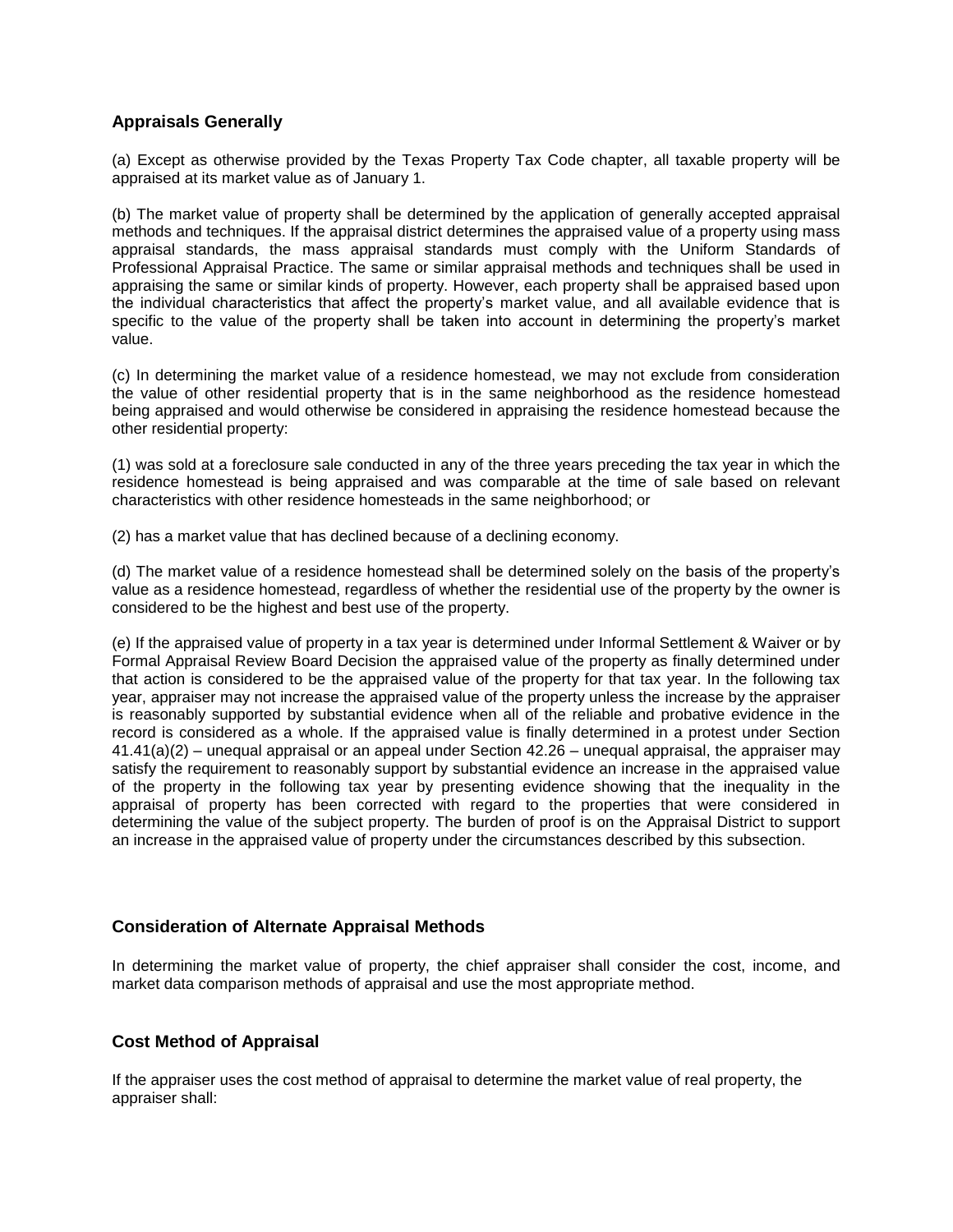(1) use cost data obtained from generally accepted sources;

(2) make any appropriate adjustment for physical, functional, or economic obsolescence;

(3)make available to the public on request cost data developed and used by the appraiser as applied to all properties within a property category and may charge a reasonable fee to the public for the data;

(4) clearly state the reason for any variation between generally accepted cost data and locally produced cost data if the data vary by more than 10 percent; and

(5) make available to the property owner on request all applicable market data that demonstrate the difference between the replacement cost of the improvements to the property and the depreciated value of the improvements.

### **Income Method of Appraisal**

(a) If the income method of appraisal is the most appropriate method to use to determine the market value of real property, the appraiser shall:

- (1) analyze comparable rental data available to the appraiser or the potential earnings capacity of the property, or both, to estimate the gross income potential of the property;
- (2) analyze comparable operating expense data available to the appraiser to estimate the operating expenses of the property;
- (3) analyze comparable data available to the chief appraiser to estimate rates of capitalization or rates of discount;
	- (a) and base projections of future rent or income potential and expenses on reasonably clear and appropriate evidence.
	- (b) In developing income and expense statements and cash-flow projections, the appraiser shall consider:
- (1) historical information and trends;
- (2) current supply and demand factors affecting those trends; and
- (3) anticipated events such as competition from other similar properties under construction.

#### **Market Data Comparison Method of Appraisal**

(a) If the chief appraiser uses the market data comparison method of appraisal to determine the market value of real property, the appraiser shall use comparable sales data and shall adjust the comparable sales to the subject property.

(b) A sale is not considered to be a comparable sale unless the sale occurred within 24 months of the date as of which the market value of the subject property is to be determined, except that a sale that did